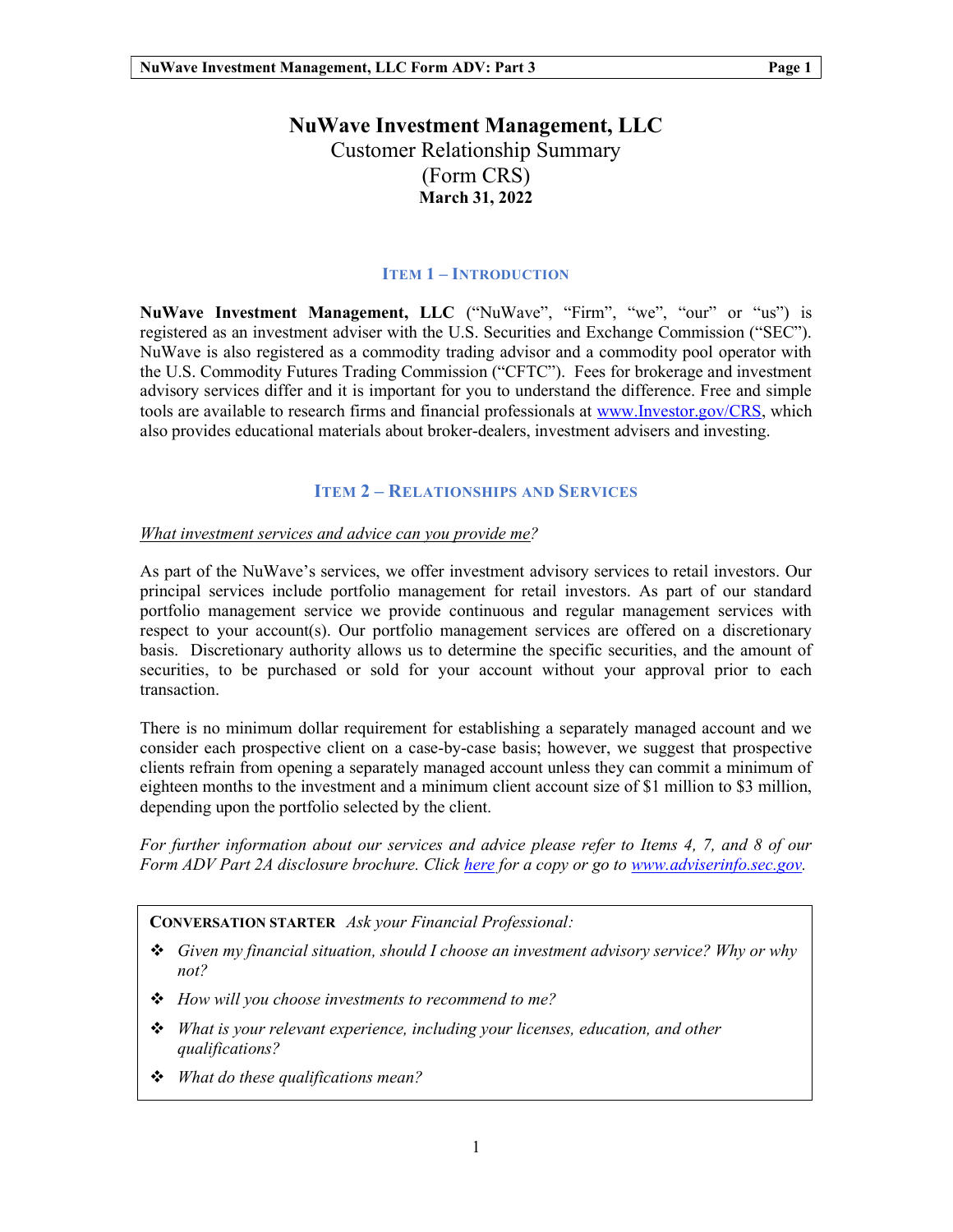### ITEM 3 – FEES, COSTS, CONFLICTS AND STANDARD OF CONDUCT

#### What fees will I pay?

Our fees and compensation may vary, but will typically consist of a percentage of assets under management and/or a percentage of net profits, which percentages may vary depending upon which of our investment portfolios the accounts participate in.

Depending upon the portfolio selected by a client, we typically charge an annual management fee of up to 2% of assets under management (payable monthly in arrears) and a quarterly performance fee/allocation of between 20% and 30% of net profits, subject to a high-water mark. Once paid or allocated, such fees and/or allocations are non-refundable. The account administrator generally deducts management fees from our private investment funds' accounts monthly in arrears. The management fees for the separately managed accounts we manage are generally deducted monthly in arrears by the custodian of the accounts. Depending on the arrangement with the client and the custodian of the account, either we calculate the management fees due and provide the custodian with our calculation or the custodian calculates the management fees due, which we then confirm.

CONVERSATION STARTER Ask your Financial Professional:

 $\div$  Help me understand how these fees and costs might affect my investments. If I give you \$10,000 to invest, how much will go to fees and costs, and how much will be invested for me?

For additional information regarding our fees, please refer to Item 5 of our Form ADV Part 2A. Click here for a copy or go to www.adviserinfo.sec.gov.

#### Other Fees and Costs

The fees that you pay to our Firm for investment advisory services are separate and distinct from the fees and expenses charged by investment companies  $(e.g.,$  mutual funds, exchange traded funds, etc.). These fees are described in each fund's prospectus. These fees will generally include a management fee, a performance fee/allocation and other fund expenses. Note that you will also incur transaction charges and/or brokerage fees when purchasing or selling securities. These charges and fees are typically imposed by the broker-dealer or custodian that executes the trade. The broker-dealer or custodian may also charge your account for other fees, such as custodial fees, retirement account fees, trust fees, exchange fees, redemption fees that may be assessed on investment company shares, transfer fees, account termination fees or other special service fees and charges. We do not share in any portion of these fees imposed by the brokerdealer or custodian. To fully understand the total cost you will incur, you should review all the fees charged by investment companies, broker-dealers, custodians, our Firm and others.

For additional information about fees charged by third parties, please refer to Item 5 of our Form ADV Part 2A. Click here for a copy or go to www.adviserinfo.sec.gov.

You will pay fees and costs whether you make or lose money on your investments. Fees and costs will reduce any amount of money you make on your investments over time. Please make sure you understand what fees and costs you are paying.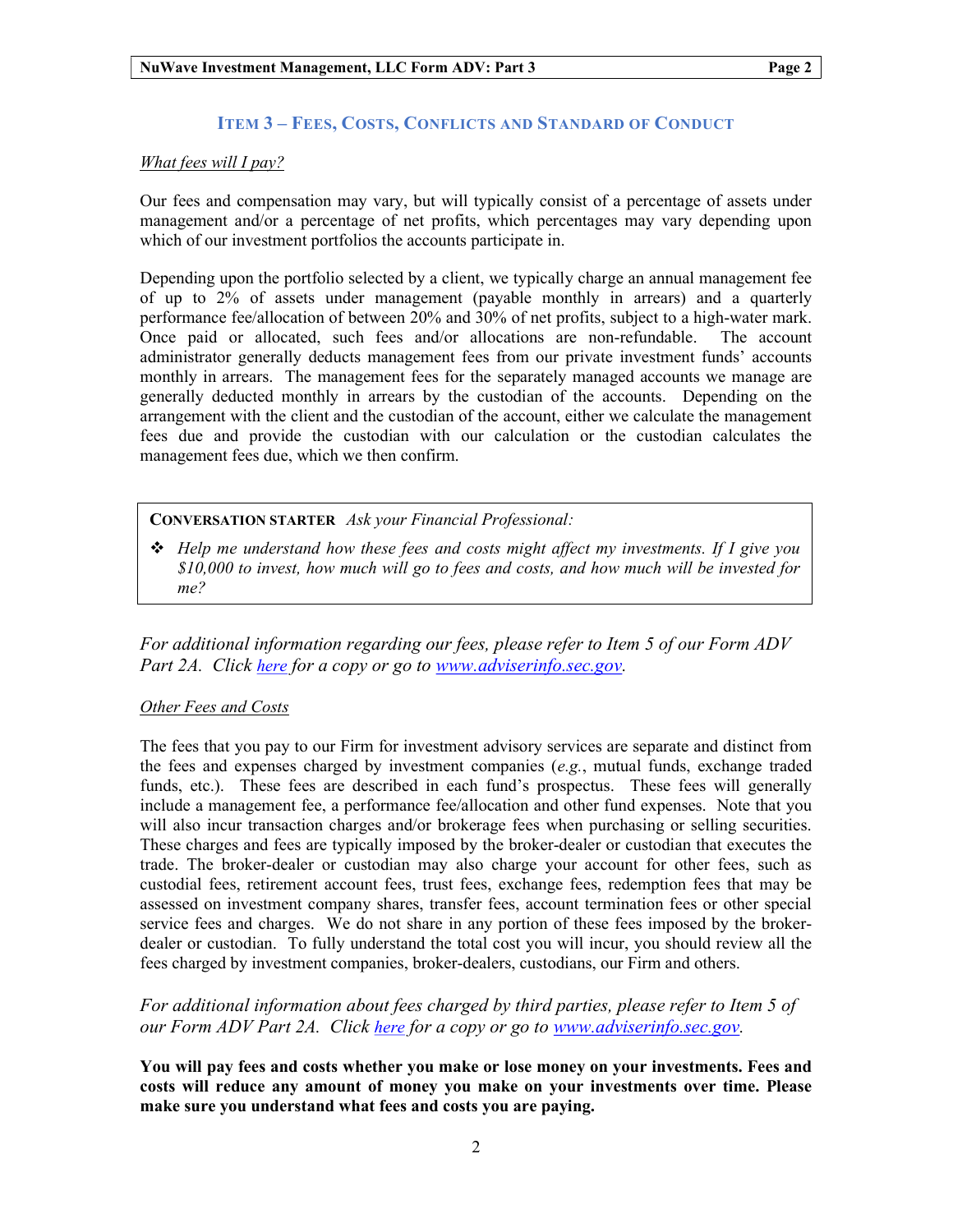What are your legal obligations to me when acting as my investment adviser? How else does your firm make money and what conflicts of interest do you have?

When we act as your investment adviser, we have to act in your best interest and not put our interest ahead of yours. At the same time, the way we make money creates some conflicts with your interests. You should understand and ask us about these conflicts because they can affect the investment advice we provide you. Here are some examples to help you understand what this means:

- Since we receive compensation through asset-based fees, we are incentivized to acquire new clients and to increase assets under management.
- For performance-based fee/allocation arrangements, we make more money the better your investment returns are, so we have an incentive to invest in riskier investments due to the higher risk/higher reward attributes.
- We and/or our affiliates may receive additional compensation when you participate in our private funds. NuWave is registered as a commodity pool operator and a commodity trading advisor with the CFTC. This is a conflict of interest because we may have an incentive to recommend these investments to you rather than investments that we and/or our affiliates do not issue or sponsor.

For additional information about our conflicts of interest, please refer to Items 6, 11, 12 and 14 of our Form ADV Part 2A. Click here for a copy or go to www.adviserinfo.sec.gov.

CONVERSATION STARTER Ask your Financial Professional:

 $\triangleleft$  How might your conflicts of interest affect me, and how will you address them?

## How do your financial professionals make money?

Our financial professionals receive salary-based compensation and/or discretionary bonuses based on a variety of factors, including, but not necessarily limited to, individual job performance and Firm profitability. Additionally, financial professionals who are part owners of our Firm share in the profits generated by our Firm. Therefore, our financial professionals have an incentive to encourage you to increase the assets in your account, and to increase our Firm's profitability.

## ITEM 4 – DISCIPLINARY HISTORY

## Do you or your financial professionals have legal or disciplinary history?

No. Please go to www.Investor.gov/CRS for a free and simple search tool to research us and our financial professionals.

CONVERSATION STARTER Ask your Financial Professional:

**❖** As a financial professional, do you have any disciplinary history? For what type of conduct?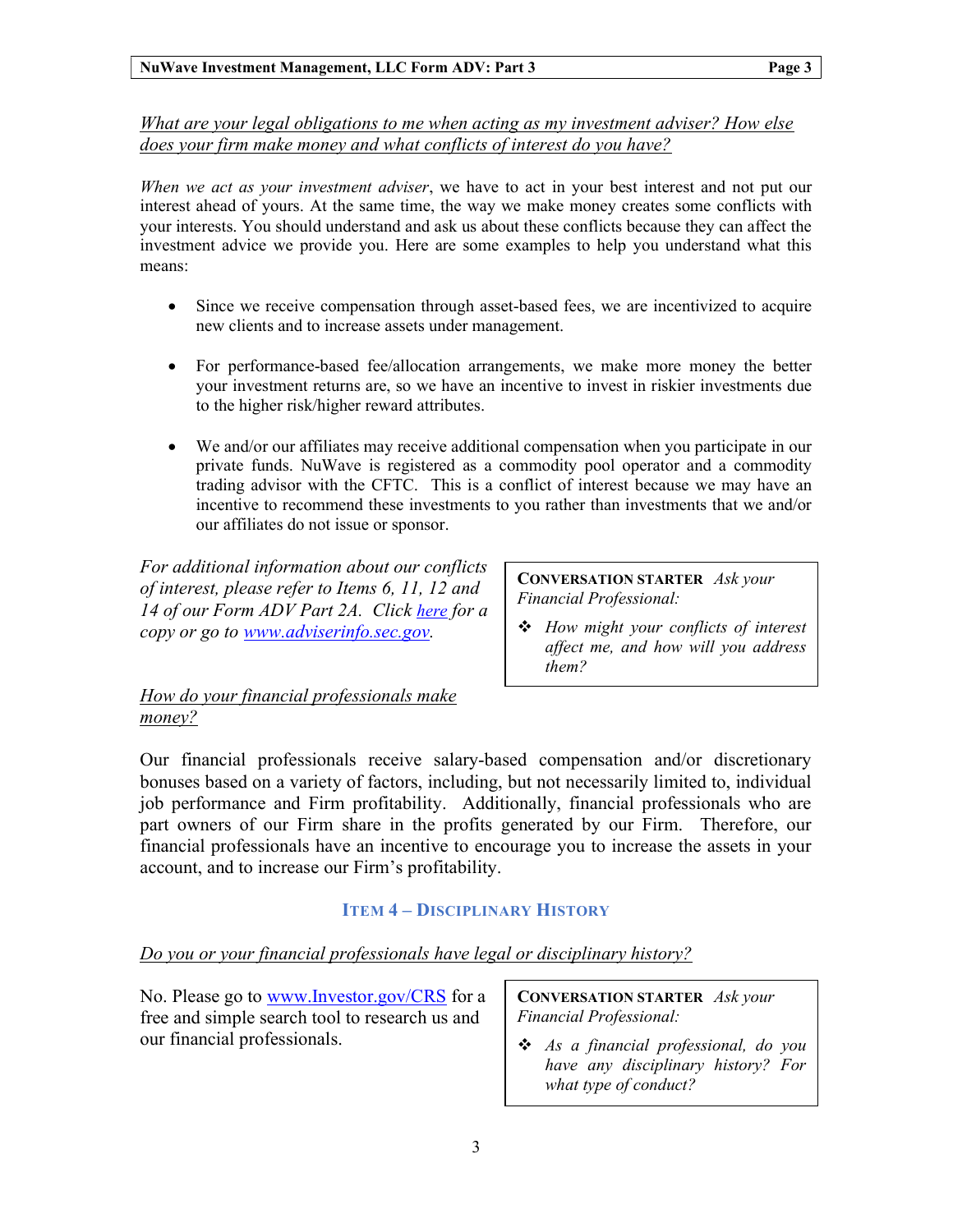## ITEM 5 – ADDITIONAL INFORMATION

You can find additional information about our Firm's investment advisory services on the SEC's website at www.adviserinfo.sec.gov by searching CRD/IARD number 150556. You may also contact our firm at (973) 888-6800.

CONVERSATION STARTER Ask your Financial Professional:

- $\triangleq$  Who is my primary contact person? Is he or she a representative of an investment adviser or broker –dealer?
- $\cdot \cdot$  Who can I talk to if I have concerns about how the person is treating me?